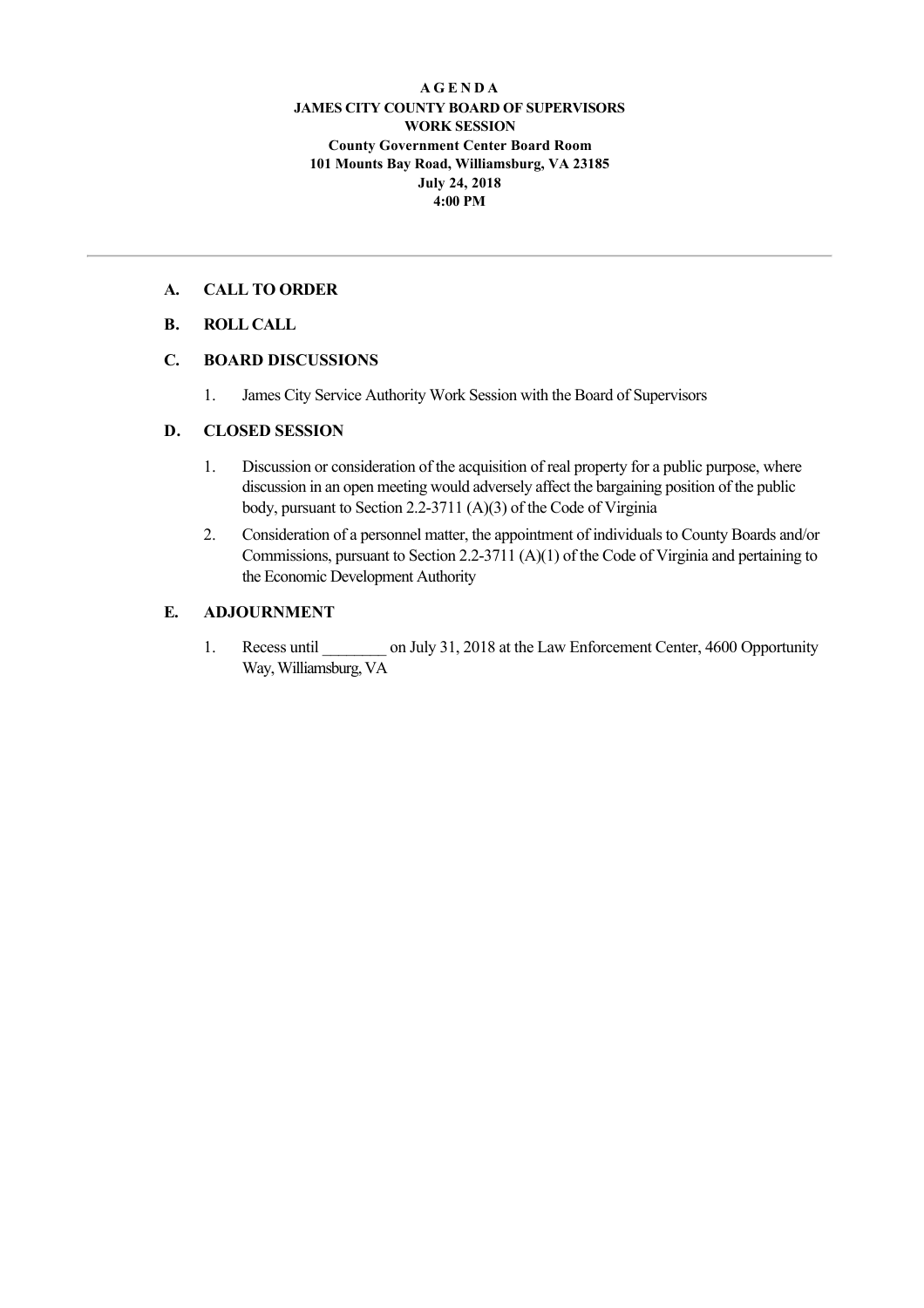# **AGENDA ITEM NO. C.1.**

#### **ITEM SUMMARY**

| DATE:           | 7/24/2018                                                               |
|-----------------|-------------------------------------------------------------------------|
| TO:             | The Board of Supervisors                                                |
| FROM:           | M. Douglas Powell, General Manager of the JCSA                          |
| <b>SUBJECT:</b> | James City Service Authority Work Session with the Board of Supervisors |

| <b>ATTACHMENTS:</b> |  |
|---------------------|--|
|---------------------|--|

|                        | Description |                 |          | Type       |                       |
|------------------------|-------------|-----------------|----------|------------|-----------------------|
| D                      | Memorandum  |                 |          | Cover Memo |                       |
| <b>REVIEWERS:</b>      |             |                 |          |            |                       |
| Department             |             | Reviewer        | Action   |            | Date                  |
| <b>Board Secretary</b> |             | Fellows, Teresa | Approved |            | $7/17/2018 - 4:02$ PM |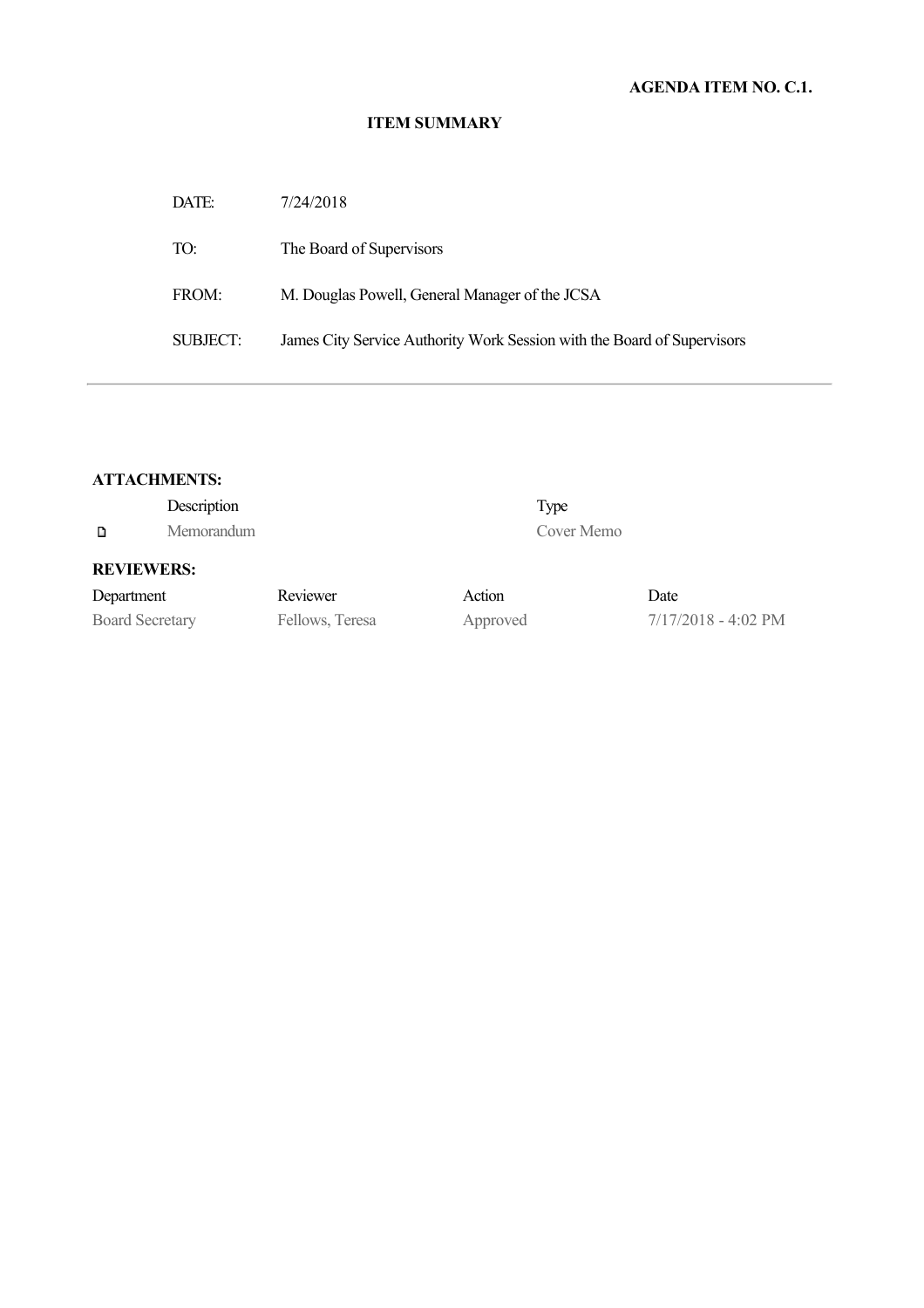### **M E M O R A N D U M**

| DATE:           | July 24, 2018                                                           |
|-----------------|-------------------------------------------------------------------------|
| TO:             | The Board of Directors                                                  |
| FROM:           | M. Douglas Powell, General Manager, James City Service Authority        |
| <b>SUBJECT:</b> | James City Service Authority Work Session with the Board of Supervisors |

The recently adopted Strategic Plan includes an initiative to develop a water conservation plan. The primary purpose of this work session, as discussed during the FY 19-20 Budget process, is to present options for improving water conservation efforts.

I will update the Board on long-term water supply planning efforts.

MDP/nb WorkSess-mem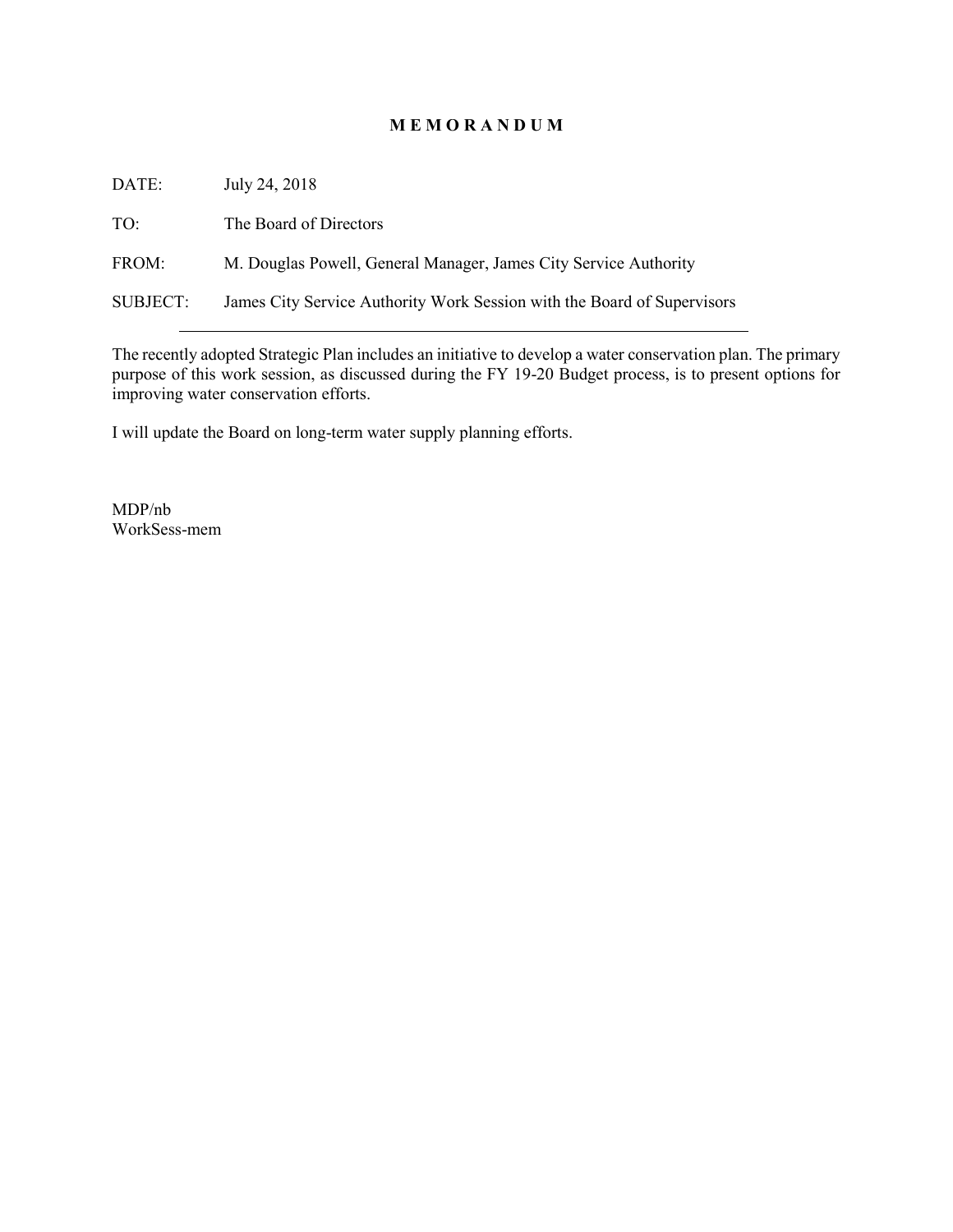# **AGENDA ITEM NO. D.1.**

### **ITEM SUMMARY**

| DATE:           | 7/24/2018                                                                                                                                                                                                                                                        |
|-----------------|------------------------------------------------------------------------------------------------------------------------------------------------------------------------------------------------------------------------------------------------------------------|
| TO:             | The Board of Supervisors                                                                                                                                                                                                                                         |
| FROM:           | William C. Porter, Interim County Administrator                                                                                                                                                                                                                  |
| <b>SUBJECT:</b> | Discussion or consideration of the acquisition of real property for a public purpose,<br>where discussion in an open meeting would adversely affect the bargaining position of<br>the public body, pursuant to Section 2.2-3711 $(A)(3)$ of the Code of Virginia |

#### **REVIEWERS:**

| Department             | Reviewer        | Action   | Date                          |
|------------------------|-----------------|----------|-------------------------------|
| <b>Board Secretary</b> | Fellows, Teresa | Approved | $7/17/2018 - 4:06 \text{ PM}$ |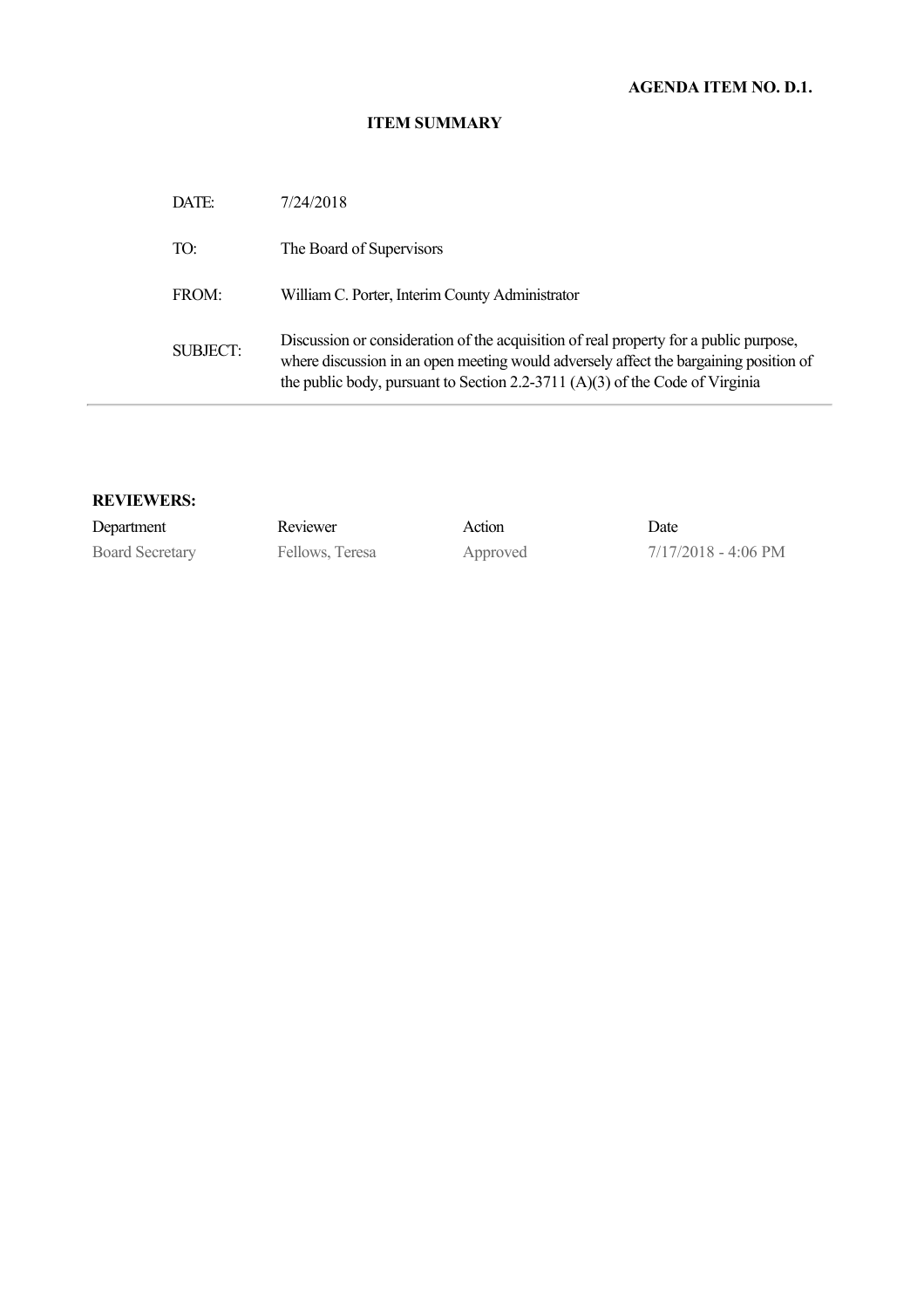# **AGENDA ITEM NO. D.2.**

# **ITEM SUMMARY**

| DATE:           | 7/24/2018                                                                                                                                                                                                                       |
|-----------------|---------------------------------------------------------------------------------------------------------------------------------------------------------------------------------------------------------------------------------|
| TO:             | The Board of Supervisors                                                                                                                                                                                                        |
| FROM:           | Teresa J. Fellows, Deputy Clerk                                                                                                                                                                                                 |
| <b>SUBJECT:</b> | Consideration of a personnel matter, the appointment of individuals to County Boards<br>and/or Commissions, pursuant to Section 2.2-3711 (A)(1) of the Code of Virginia and<br>pertaining to the Economic Development Authority |

### **ATTACHMENTS:**

Description Type

### **REVIEWERS:**

| Department             | Reviewer        | Action   | Date                  |
|------------------------|-----------------|----------|-----------------------|
| <b>Board Secretary</b> | Fellows, Teresa | Approved | $7/17/2018 - 8:41$ AM |